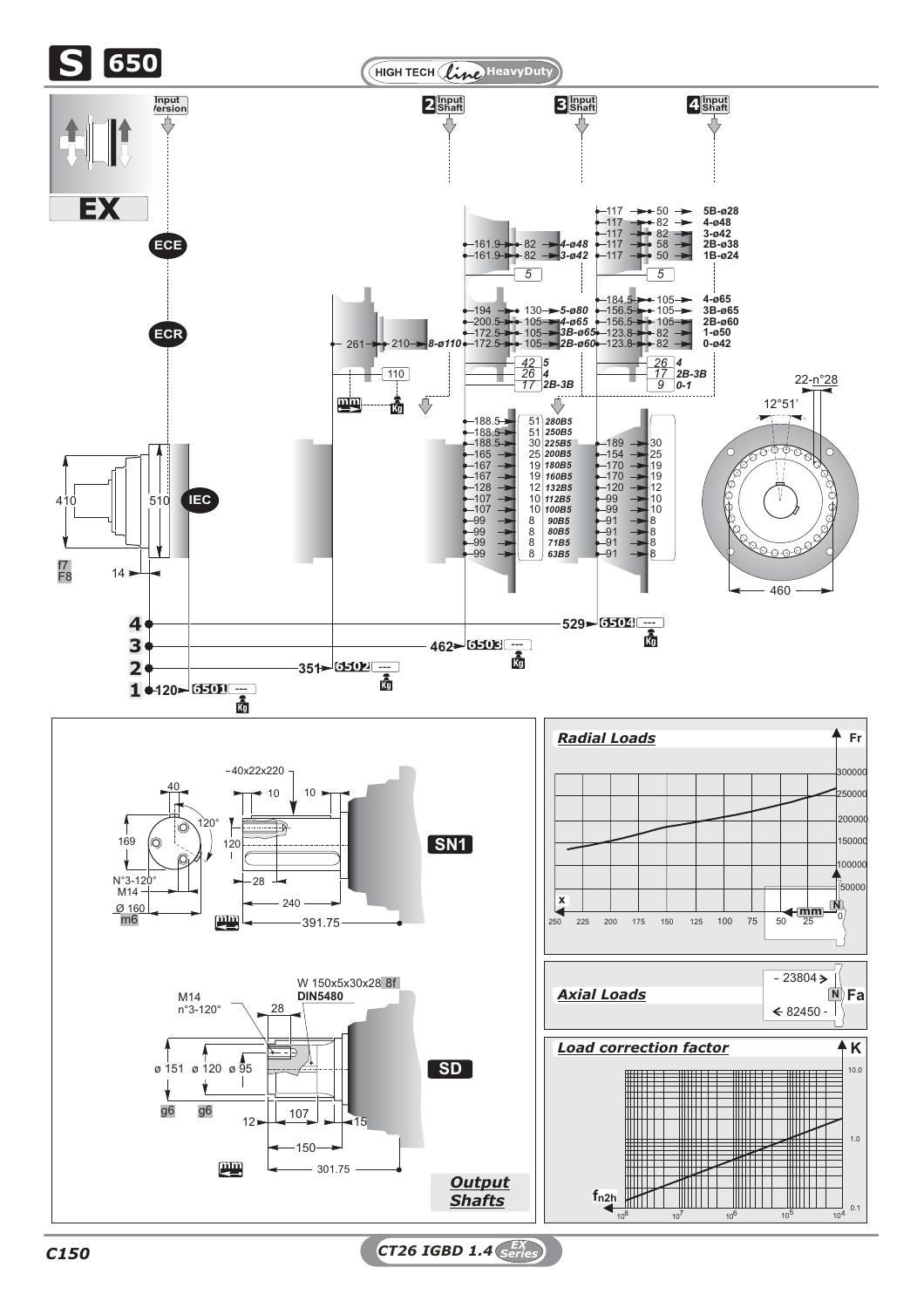



*CT26 IGBD 1.4 C151 EX Series*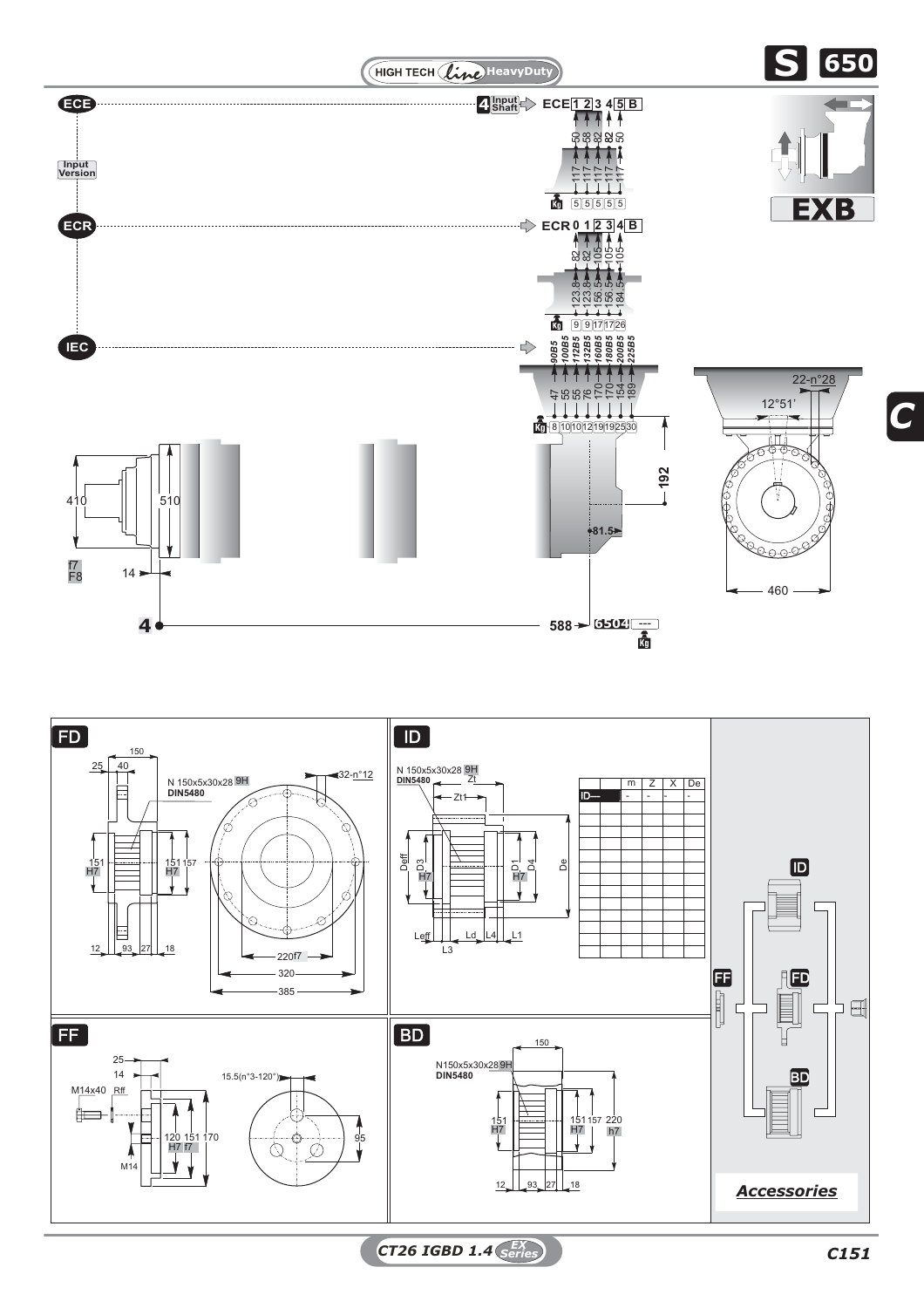

*C152 CT26 IGBD 1.4 EX Series*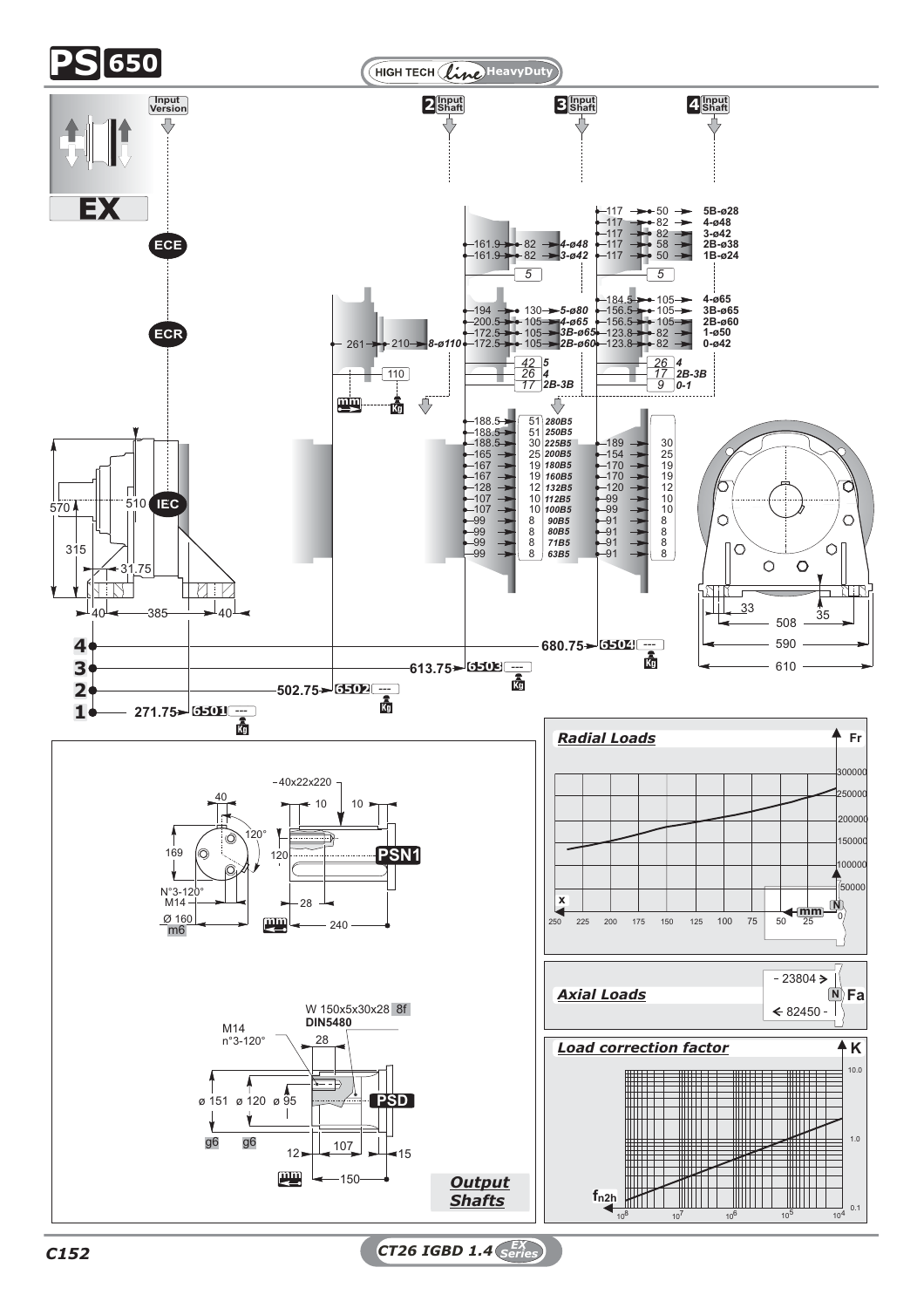

*C*

**PST <sup>650</sup>**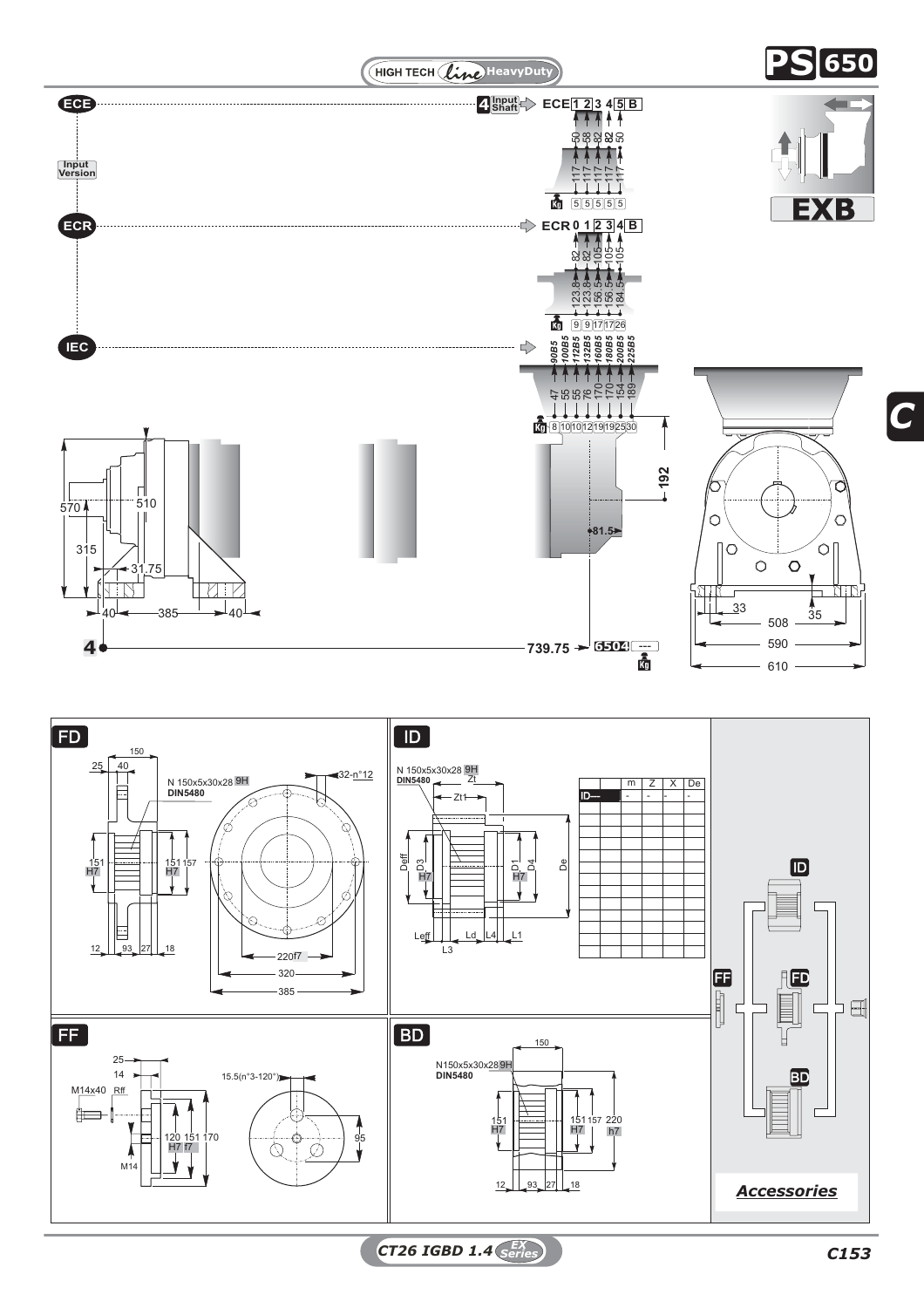

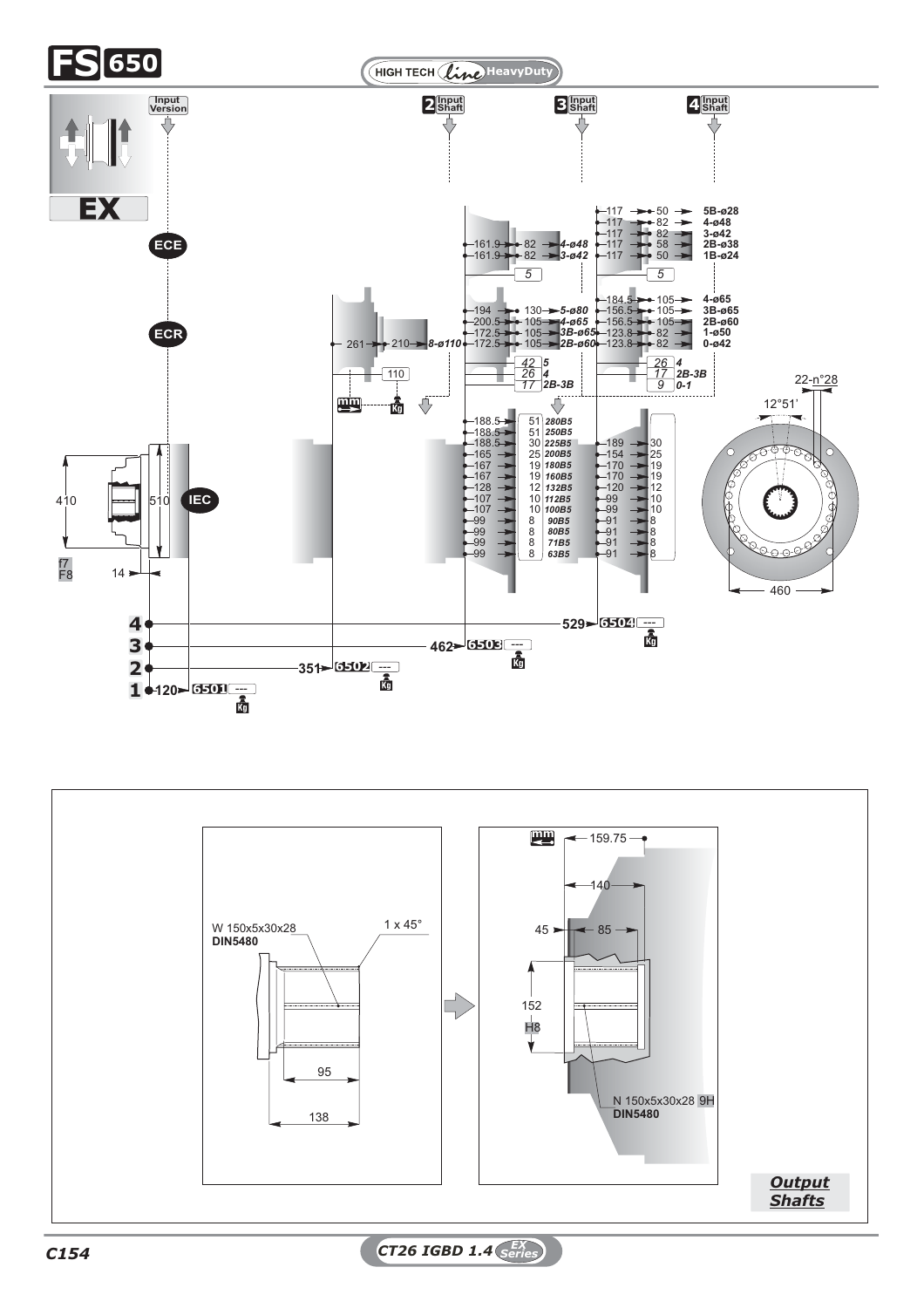

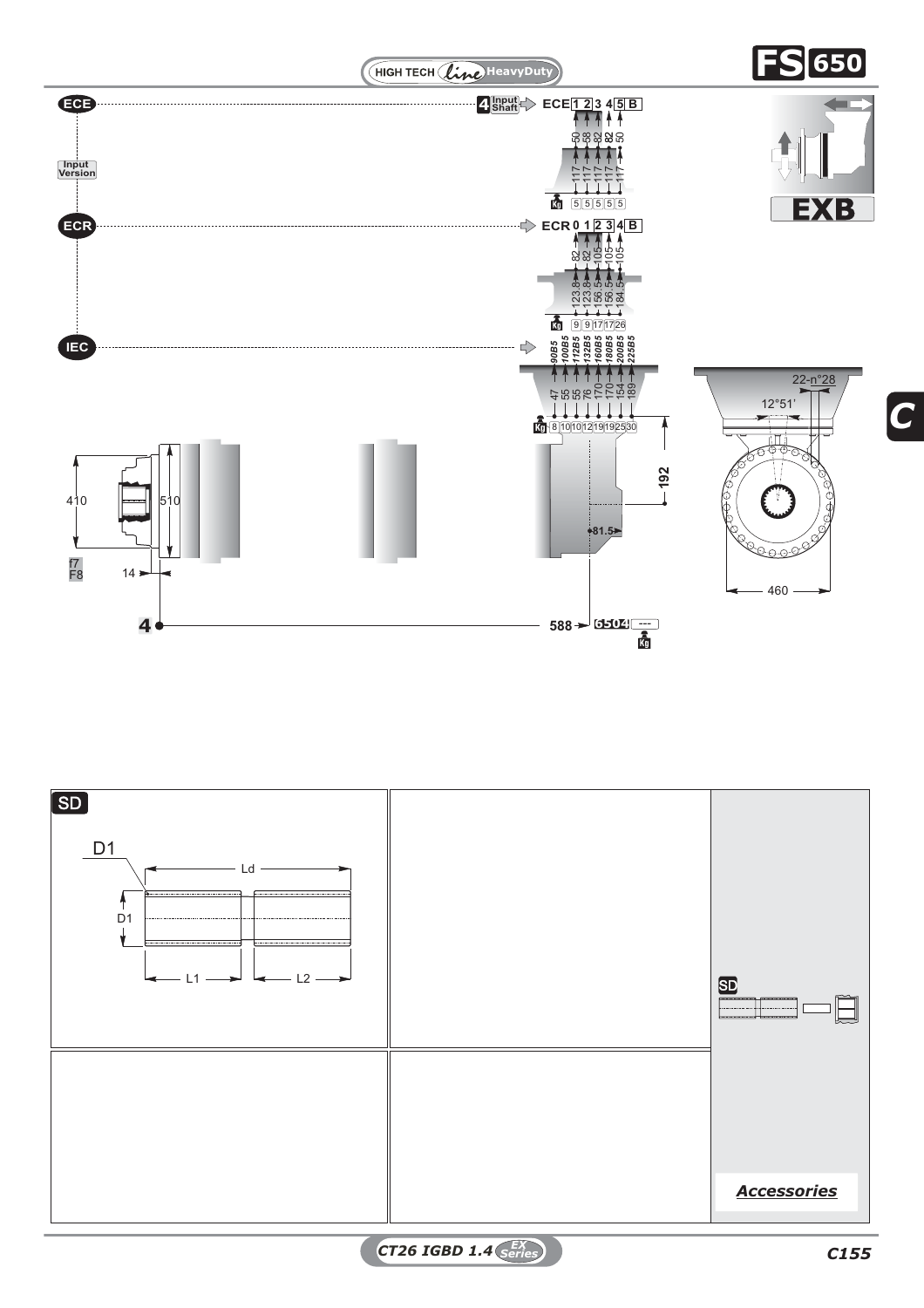



*C156 CT26 IGBD 1.4 EX Series*